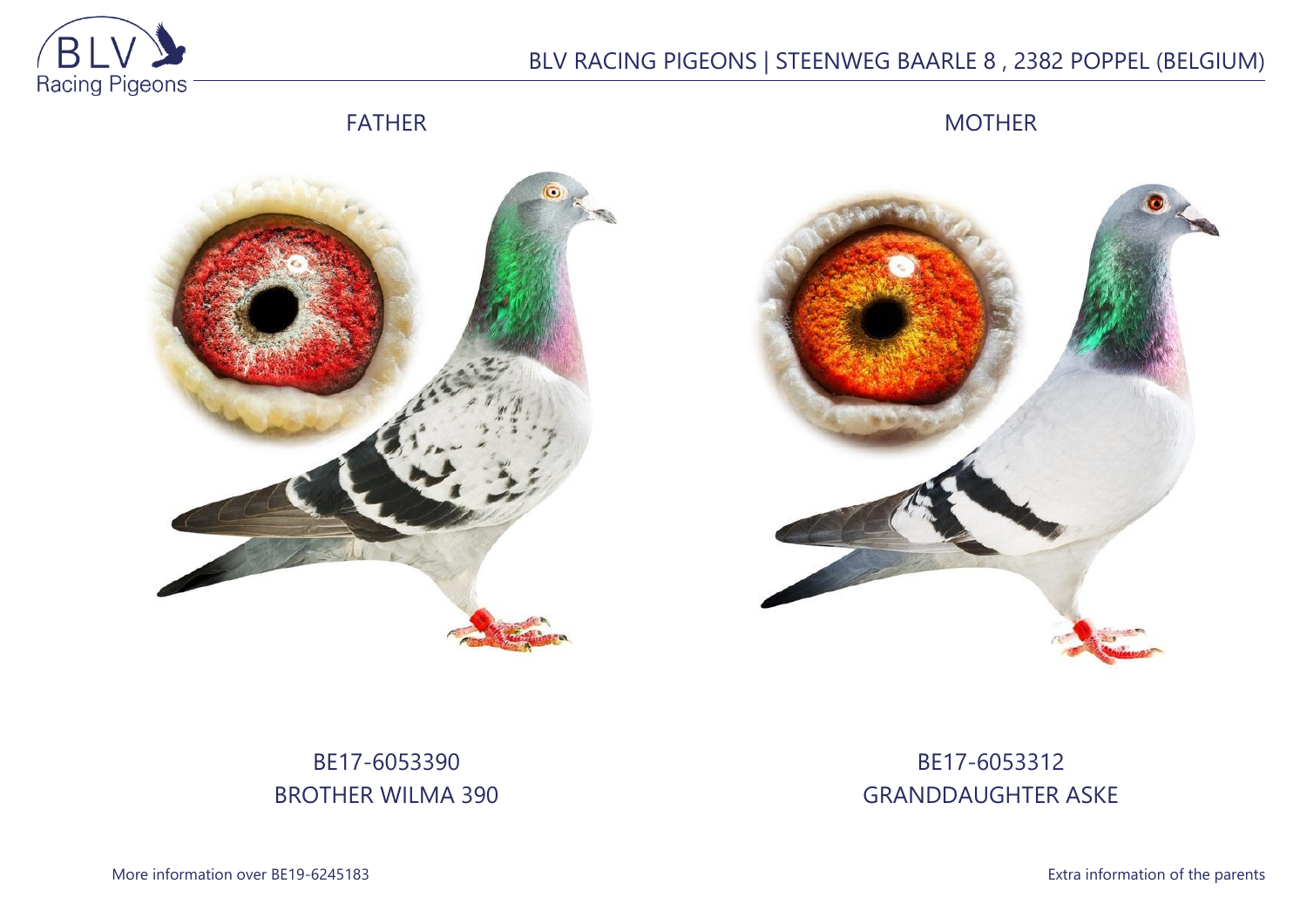

## BLV RACING PIGEONS | STEENWEG BAARLE 8 , 2382 POPPEL (BELGIUM)





| 6053390-17                                                                                                                                                                                                                                                                                                         | Son Nilli                                                                                                                  |                                                                     |                                                                 |
|--------------------------------------------------------------------------------------------------------------------------------------------------------------------------------------------------------------------------------------------------------------------------------------------------------------------|----------------------------------------------------------------------------------------------------------------------------|---------------------------------------------------------------------|-----------------------------------------------------------------|
| Son Nilli<br>$-$<br>Bourges Nat. 572 pr.van--<br>38456 d 5x 10 tal                                                                                                                                                                                                                                                 | $V: 6072428 - 14$<br>Son Julia                                                                                             | $V: 6115021 - 11$<br>Wim de troy                                    | IV: 6163863-10<br>blauw<br>M: 6166238-10                        |
|                                                                                                                                                                                                                                                                                                                    | zomerjong                                                                                                                  | M:6031800-10<br>Julia<br>dochter Kaasboer<br>Moeder van Leentie     | V: 6335690-98<br>"KAASBOER" supe<br>M: 6307341-04<br>Greetie 1  |
| 6023005-16<br>Nilli<br>1ste Asduif 2016 in<br>hafo Mechelen<br>Vader van:<br>20. Nat. Chateauroux<br>100. Nat. Bourges<br>158. Nat. Vierzon<br>216. Nat. Chateauroux<br>M: 6303294-14<br>Halfsister Laura<br>Moeder van:<br>20. Nat. Chateauroux<br>100.Nat. Bourges<br>158. Nat. Vierzon<br>216. Nat. Chateauroux | M: 6321624-13<br>Sister 11, Nat. ace<br>bon gekocht bij Broeckx<br>Turnhout                                                | $V \cdot 6171878 - 10$<br>vader 11e Nat. Asduif<br>van Mechelen Luc | V: 6026439-07<br>M: 6416576-02                                  |
|                                                                                                                                                                                                                                                                                                                    |                                                                                                                            | M:6050636-08<br>moeder 11e Nat. Asduif<br>Heylen Frans Vorselaar    | V: 6409372-06<br>M: 6111820-02                                  |
|                                                                                                                                                                                                                                                                                                                    | 5052387-09<br>⊽                                                                                                            | $\sqrt{V}$ : 5007704-99                                             |                                                                 |
|                                                                                                                                                                                                                                                                                                                    | New Freddy<br>Pec - Geerinckx<br>1e Nat. Acebird<br><b>Great Middle Distance</b><br><b>KBDB 2010</b><br>raced by P.Mathiis | м-4112378-06                                                        |                                                                 |
|                                                                                                                                                                                                                                                                                                                    | M: 6259169-08<br>Erna<br>Rechtstreeks L.B.J.<br>Geerinckx<br>Moeder Laura 1e Nat.                                          | $\nabla 6054295-05$<br>Late Witte Willy                             | V: 6354241-02<br>Wittekop Sylvester<br>M: 6185637-98<br>Willyke |
|                                                                                                                                                                                                                                                                                                                    | Bourges in 2010                                                                                                            | м 6054214-05<br>Chateaurouxke                                       | V: 6278009-95<br>Vale 009 Superkwe                              |
|                                                                                                                                                                                                                                                                                                                    |                                                                                                                            | <b>Blois 1/627d</b><br>Blois 2/2135 prov.                           | M: 6541152-00<br>Wittekopje ijzeren                             |

|    | 6163863-10<br>blauw                            |
|----|------------------------------------------------|
|    | M: 6166238-10                                  |
|    | V: 6335690-98<br>"KAASBOER" superkweker        |
|    | 6307341-04<br>Greetie 1                        |
|    | V: 6026439-07                                  |
|    | M: 6416576-02                                  |
|    | V: 6409372-06                                  |
|    | M: 6111820-02                                  |
|    | 6354241-02<br>Wittekop Sylvester<br>6185637-98 |
| V: | Willyke                                        |
|    | 6278009-95<br>Vale 009 Superkweker             |

| 6053312-17                                                       | <b>G.Daughter Aske</b>                                                                                                                          |                                                                                                                                                                     |
|------------------------------------------------------------------|-------------------------------------------------------------------------------------------------------------------------------------------------|---------------------------------------------------------------------------------------------------------------------------------------------------------------------|
| $\overline{\phantom{a}}$                                         | $V: 6177605-08$<br>Hugo<br>Kleinzoon Kaasboer<br>Novon 802d -154 pr<br>Toury 786d - 250pr<br>Toury 614d - 169 pr<br>Marne 591d - 97 pr          | $V: 6183100-02$<br>Gust<br>zoon Kaashoer<br>Grootvader van<br>M:6108024-03<br>goede kweekduif                                                                       |
| 6072308-14<br>Son Hugo<br>zomerjong                              | M: 6031765-10<br>Aske<br>1e Asduif Fond Union<br>Antwerpen<br>1e Asduif Flying Club<br>Antwerpen<br>2e Semi Nat. Blois<br>29e Semi Nat. Vierzon | $\nabla 6176146-05$<br>Zoon KAASBOER<br>Vader van Blauwke 50<br>64° Nat Bourges 3735<br>M:6404429-06<br><b>Roziers Walter</b><br>zomerjong                          |
| M: 6107559-15<br>Grandson Oude Griize<br>gekocht als bon Smits K | $\overline{V}$ : 6151590-13<br>late blauwe Stonne<br>zomeriona<br>M: 6151527-13                                                                 | $\overline{V}$ : 6343254-10<br>blauwe Stonne<br>broer van Prov. Asduif<br>M-6158069-08<br>lichte kweekmoeder<br><b>Smits</b><br>$V.6107574-03$<br>oude grijze Smits |
|                                                                  |                                                                                                                                                 | M6309411-06<br>oude Jelle                                                                                                                                           |

#### 83100-02 Gust on Kaasboer rootvader van 08024-03 ede kweekduif 76146-05<br>von KAASBOER der van Blauwke 508-09:<br>der van Blauwke 508-09:<br>° Nat Bourges 37357d 14429-06 oziers Walter nerjong

V: 6335690-98<br>"KAASBOER" superkweker<br>M: 6345097-00<br>Blauw 6344997-01 Blauw<br>M: 6364383-01 Blauw V: 6335690-98<br>"KAASBOER" superkweker<br>M: 6407575-97 Blauw V: 6225246-01 Intelegente<br>M: 6246934-04<br>Nike

**Hok Van de Wouwer** Melkouwen 8 - 2590 Berlaar (Belgium)

Van de Wouwer Kurt

**Hok Van de Wouwer** Melkouwen 8 - 2590 Berlaar (Belgium)

Van de Worwer Kent

More information over BE19-6245183 **Extra information of the parents** Extra information of the parents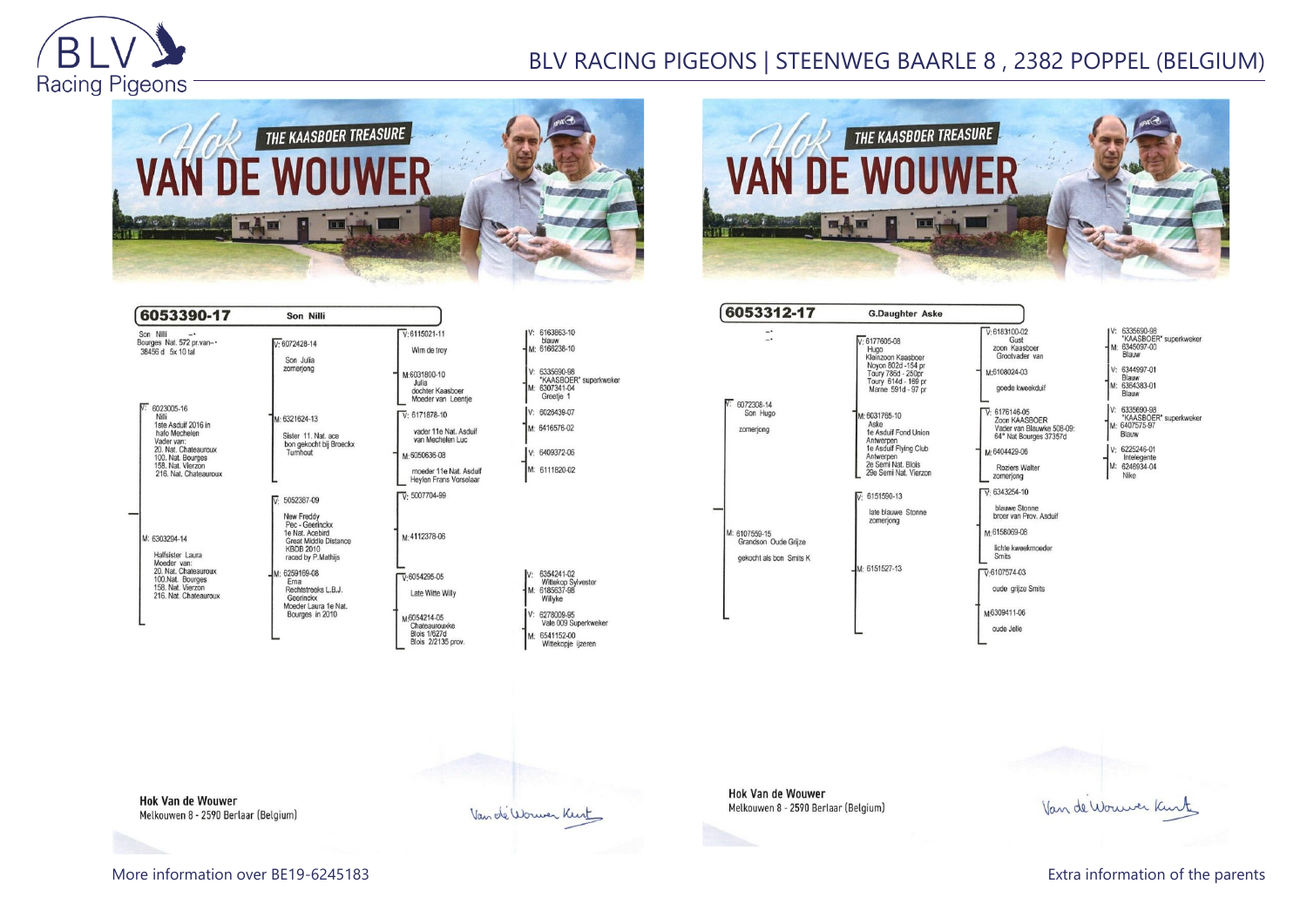

### More information of 6053390/2017

Winner of

**70. prov. Blois - 2,596 birds 2017 243. Nat. Zone Bourges - 10,688 birds 2017 572. Nat. Bourges – 38,456 birds 595. Nat. Zone Argenton – 6,448 birds 2017 14. Gien – 610 birds** Father of BE18-6063772 **10. Melun – 1,813 birds 26. Noyon – 409 birds 2018 42. Melun – 1,277 birds 69. Gien – 1,505 birds** Full brother to 'Wilma' 446/17 **3. prov. Vierzon – 2,288 birds 2019 6. prov. Argenton - 1,339 birds 2019 10. prov. Le Mans – 359 birds 2018 11. prov. Issoudun - 1,400 birds 2019 20. Nat. Chateauroux - 18,499 birds 2017 44. Nat. Zone / 100. Nat. Bourges - 24,055 birds 2019 50. prov. Gueret – 1,044 birds / 563. Nat. 8,517 birds 2018 76. Nat. Zone / 216. Nat. Chateauroux - 27,081 birds 2018 Also 257.-328.-342.-478.-736.-794. National**

## More information of 6053312/2017

Winner of

**2. Melun – 1,088 birds 8. Gien – 1,292 birds 53. prov. Argenton – 1,339 birds 2019 63. Noyon – 1,095 birds 2019 105. prov. Blois – 2,744 birds 2018 164. prov. Vierzon – 2,288 birds 2019 172. prov. Bourges – 3,201 birds 2018 594. Nat. Chateauroux – 20,522 birds 2019 595. Nat. Chateauroux – 2,850 birds 2019 645. Nat. Argenton – 3,322 birds 2018 989. Nat. Montlucon – 9,857 birds 2019**

**- FATHER IS 'SON HUGO', WONDERFUL SON OF 'HUGO' X 'ASKE'** (Grand)father of winners **2. Melun – 1,088 birds 8. Gien – 1,292 birds 53. prov. Argenton – 1,339 birds 2019 91. Nat. Chateauroux – 20,789 birds 2020 314. Nat. Chateauroux – 17,281 birds 2018 417. Nat. Zone Chateauroux – 5,465 birds 2020 493. Nat. Zone Argenton – 7,393 birds 2020 594. Nat. Chateauroux – 20,522 birds 2019** Full brother to 'Lopke' 250/12 **33. Nat. Zone La Souterraine YB - 6,618 birds 2012 / 105. Nat. 19,155 birds 53. Nat. Zone Bourges YB - 12,532 birds 2012 / 97. Nat. 33,524 birds 61. Nat. Zone Argenton YB - 8,624 birds 2012 / 298. Nat. 25,949 birds 2. Dourdan YB – 2,032 birds** 'Lopke' is mother of 'Ida' 011/13 **49. Nat. Zone Châteauroux YB - 1,725 birds 2013 / 115. Nat. 12,071 birds 76. Nat. Zone Nevers YB - 2,453 birds 2013 / 166. Nat. 11,579 birds 89. Nat. Zone Guéret YB - 2,290 birds 2013 / 313. Nat. 11,894 birds Also 103.-208. National Zone** Bred from 'Hugo', son of 'Gust'